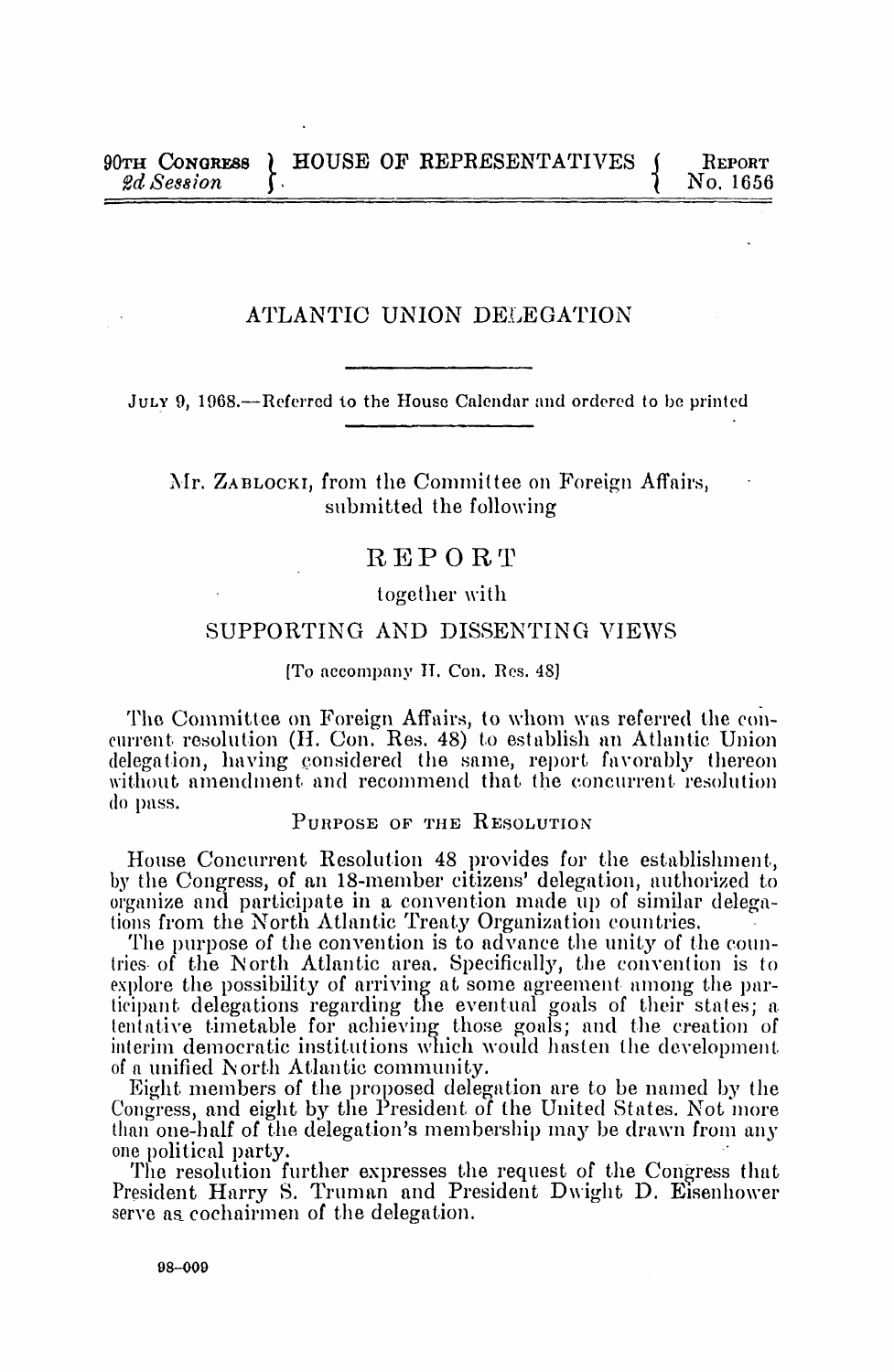#### BACKGROUND

On September 7, 1960, Public Law 86-719 was approved, creating tlie first. U.S. Citizens' Commission on NATO. That Commission attended the Atlantic Convention of tlhe NATO countries, held in Paris in January 1962. The recommendations of the Atlantic Convention were outlined in <sup>a</sup> document known as the Declaration of Paris. They included proposals that the governments of the NATO countries-

Appoint a Special Governmental Commission to study the organization of the Atlantic Community;

Establish a Permanent High Council to "prepare and concert-<br>policies on political, economic, cultural, and military matters";

Transform the NATO Parliamentarians' Conference into a Consultative Atlantic Community;

Create <sup>a</sup> High Court of Justice; and

Transfer "a measure of delegated sovereignty in the Atlantic area" to an Atlantic Community.

The U.S. delegation to the 1962 Atlantic Convention was constituted as <sup>a</sup> citizens' commission and prohibited by law\ from speaking for or representing the U.S. Government.

### REASONS FOR THE PROPOSED ACTION

During the years which have elapsed since the Declaration of Paris, very little has been done to implement its recommendations. Coneurrently, the Atlantic partnership has been undergoing a subtle but profound transformation. Solidarity rooted in the requirements of mutual security and common progress has been giving way to diversity and separatist tendencies in many fields of endeavor. Western Eutrope and North America. have been drifting apart.

The committee notes these developments with considerable regret. We continue to believe that the best interests of the North Atlantic nations would be served by increased cooperation among them, and by gradual progress toward a viable, democratic, and formally constitited community.

House Concurrent Resolution 48 aims at those objectives. The resolutions does not presume to offer solutions to the issues which presently confront, and frequently divide, the countries of the North Atlantic area. It simply proposes that the exploratory dialog begun in 1962 be continued at the level of citizens' commissions.

The committee hopes for the widest possible participation in that dialog, and for the inclusion of all interested countries in the eventual North Atlantic Community. For the time being, however, it may be advisable to build on a somewhat narrower but already tried base. This is the reason for the specific reference in the resolution to the North Atlantic Treaty Organization.

The concepts outlined in the resolution should not be construed as an attempt on the part of the U.S. Congress to dictate the form or the future direction of the North Atlantic Community. Decisions on such basic and complex issues will have to be made at the appropriate time by the peoples of the countries concerned, and their governments.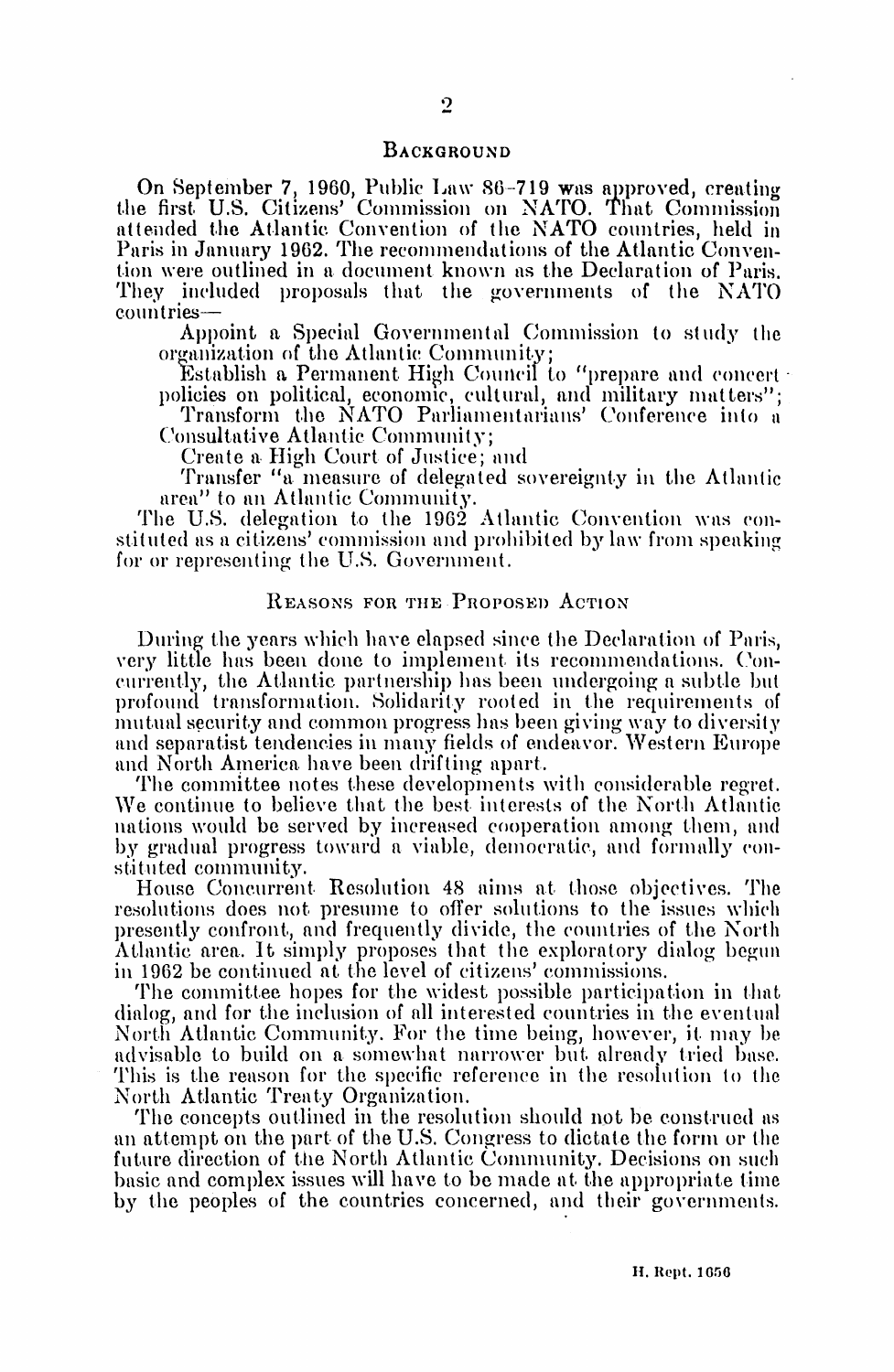## EXECUTIVE REPORT

The text of <sup>a</sup> communication from the Department of State, per taining to House Concurrent Resolution 48, follows:

> DEPARTMENT OF STATE, Washington, June 8, 1967.

## Hon. Thomas E. Morgan, House of Representatives.

DEAR MR. CHAIRMAN: <sup>I</sup> have been asked to reply to your letter of April 24, 1967, to the Secretary, requesting the comments of the Department of State on House Joint Resolution 391 and House Concurrent Resolutions 48, 186, 232, and 320. These resolutions call for the creation of an Atlantic Union delegation which would organize and participate in <sup>a</sup> convention of the NATO countries. The convention would explore the possibility of transforming NATO into <sup>a</sup> and creating interim institutions to hasten the integration process.<br>These resolutions are very similar in their language and intent to

House Concurrent Resolution 523, submitted on October 18, 1965, on which the Department gave its views in Assistant Secretary MacArthur's letter to you of July 12, 1966. In that letter, Mr. Mac-Arthur stated that the Department favored closer relationships among the Atlantic nations by improving the operation of existing institutions, notably NATO and the OECD. Mr. MacArthur noted that at the same time we wished to encourage our European allies to continue to seek common solutions to their problems through European integration. He observed that any proposal such House Concurrent Resolution 523 looking to an Atlantic Union would be regarded by the Europeans as a reversal of our support for European integration and possibly an attempt to assert American domination.

On September 20, 1966, Mr. George Ball, then Under Secretary of State, testified on the same subject before your committee. Mr. Ball said:  $"$  \* \* I find little evidence of any strong interest among Europeans for any immediate move toward greater political unity with the United States. We Atlantic nations are of different size and the Europeans are sensitive to this disparity. They fear the overwhelming weight of U.S. power and influence in our common councils. \* \* \* We believe that so long as-Europe remains merely <sup>u</sup> continent of medium- and small-sized states there are definite limits to the degree of political unity we can achieve across the ocean."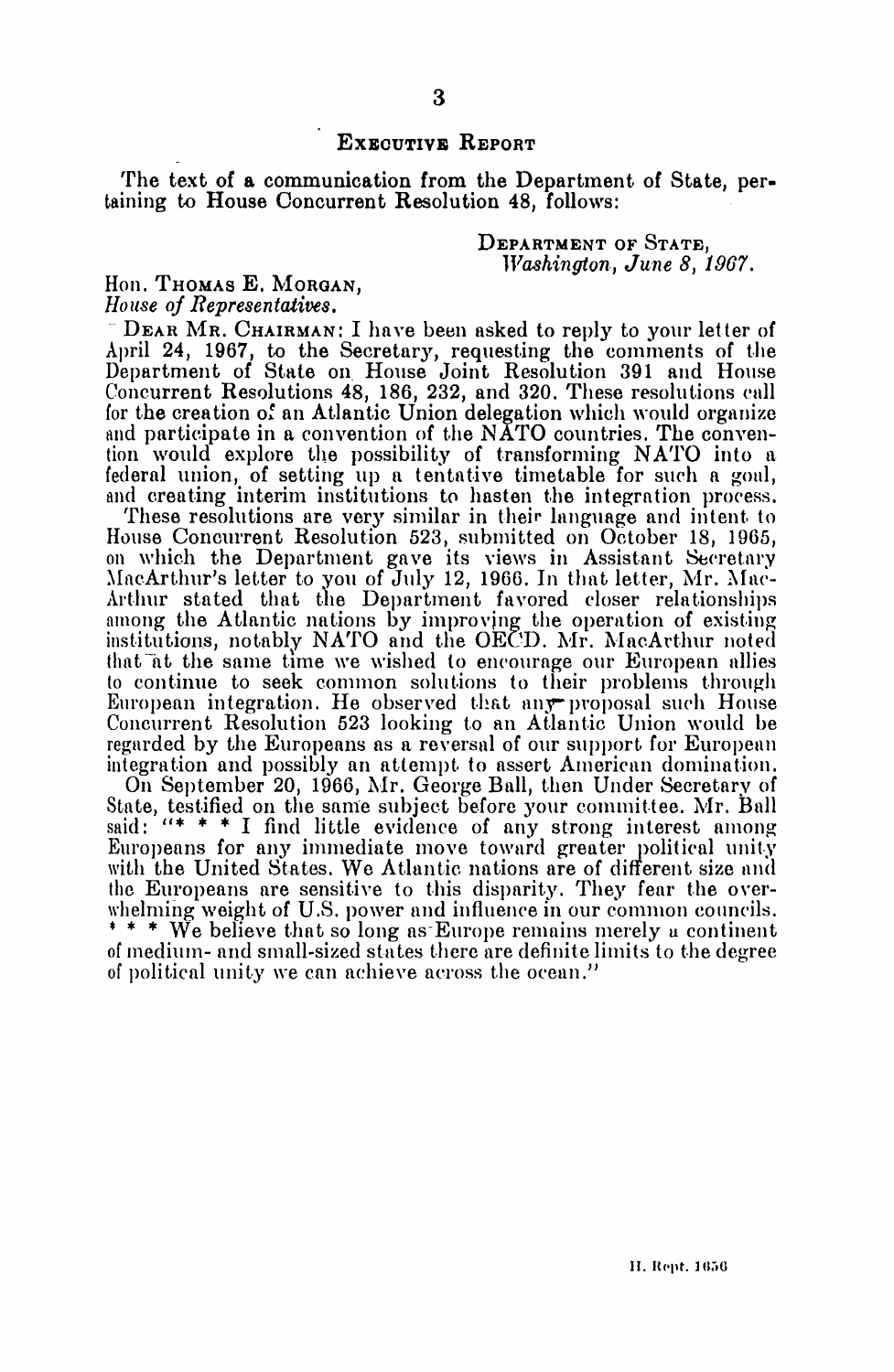The positions taken by Mr. MacArthur and Mr. Ball a year ago continue to reflect the Department's view. A number of subsequent events have demonstrated the advantages of pursuing the policy which they outlined, that of seeking intensified cooperation in NATO while supporting a stronger and a more unified Europe. Recent actions by the European Economic Community to consolidate and advance economic integration have brought into sight the completion of a signle economic system at the center of Europe. The determination of other European nations to join in this process has been heightened, with the result that enlargement of the Community is today a preoccupying concern to most of the nations of Western Europe.

During the same period, NATO has not only surmounted the crisis brought on by the French withdrawal from the integrated military command of the Alliance but has taken steps to improve the Alliance machinery for military cooperation. At the NATO ministerial meetings of last June and December, 14 nations reaffirmed their support of an integrated and interdependent military organization and evinced a mutual desire to strengthen and modernize NATO. We and our allies have therefore set out to improve and streamline the military side of the Alliance and are embarked on a searching reexamination of its future, with particular attention to political consultation. The United States has also endorsed the proposal of the NATO Parliamentarians' Conference to convert itself into an Atlantic Assembly with an official relationship to the North Atlantic Council.

The advances that have been made both in European integration and, despite France's withdrawal from many NATO activities, in the wider area of Atlantic cooperation reflect with utmost clarity the desires of most of our European partners. They wish to complete the work of European economic integration and to realize NATO's existing potential for collective defense and political cohesion. This is our view as well of the best way to achieve growing solidarity of the Atlantic nations. A proposal for Atlantic Union at this time would generate uncertainty over U.S. objectives toward Europe and detract from progress on these important and more immediately practical tasks. For these reasons, the Department does not favor House Joint Resolution 391 and House Concurrent Resolutions 48, 186, 232, and 320.

The Bureau of the Budget advises that from the standpoint of the administration's program there is no objection to the submission of this report.

Sincerely yours,

WILLIAM B. MACOMBER, Jr., Assistant Secretary for Congressional Relations.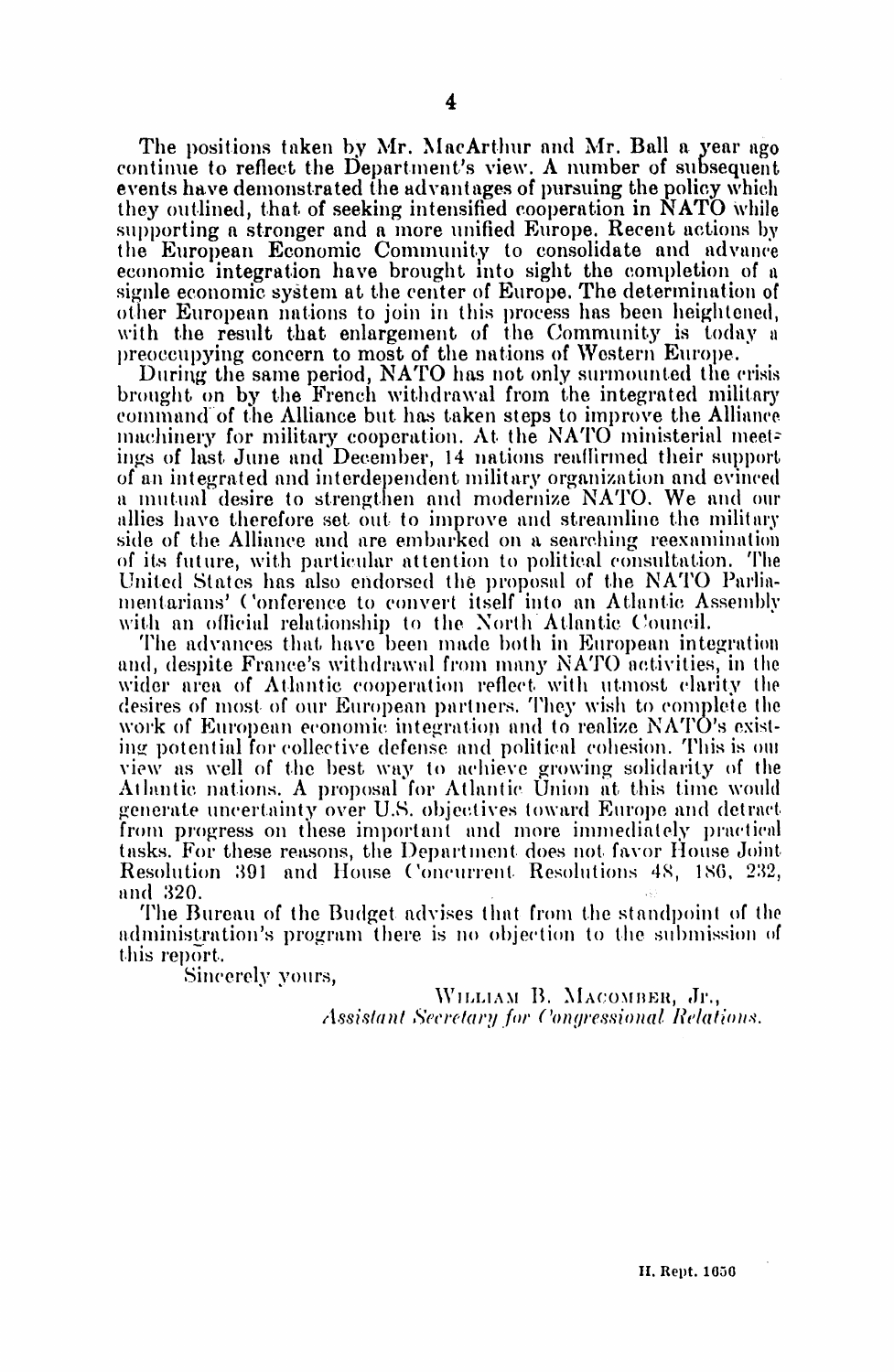## SUPPORTING VIEWS OF REPRESENTATIVE PAUL FINDLEY

## PRESENT INSTITUTIONS NOT GOOD ENOUGH

World problems mount rather than recede for the United States, despite our massive outpouring abroad of dollars, guns, and troops.

The European-directed empires which yesterday provided a semblance of worldwide security and stability are gone. The alliances established under Presidents Truman and Eisenhower are in serious trouble. The most promising of them, the North Atlantic Treaty Organization, has not developed in influence, solidarity, and scope as its founders expected. Indeed, the very survival of the alliance is in question on the eve of 1969, the critical 20-year milestone when members may withdraw.

Obviously its present form does not reflect today's realities. It is somewhat like a castle on the Rhine, an outdated relic of a past era when political facts were vastly different.

The arms race quickens. The proliferation of nuclear weapons seems inevitable, wishful treaties to the contrary notwithstanding. Respected authorities view the international monetary crisis as the deepest since the thirties. Barriers to trade are going up instead of down. Crises sputter in Berlin, the Middle East, Korea. The war in Vietnam continues in full fury.

In coping with these crises the United States has found itself increasingly and distressingly alone.

Obviously, present policies and institutions are not good enough. Something better is needed, and the search for it should be undertaken at the earliest possible date by the best available minds.

House Concurrent Resolution 48 proposes such a search. It recognizes implicitly the fundamental weakness of alliances and provides a forum in which the federal alternative can be explored. It is therefore as American as apple pie and in perfect harmony with our traditions and history, during which the federal answer to alliance weakness was developed.

In his-Farewell Address, George Washington, who led the federal development, took note of frailty of alliances when he said:

To the efficacy and permanency of your (the United States) Union, a Government for the whole is indispensable. No alliance, however strict, between the parts can be an adequate substitute; they must inevitably experience the infractions and interruptions which alliances, in all times, have experienced.

Under this resolution, a delegation of 18 eminent U.S. citizens—each applying his own individual ideas—would be authorized to explore with similar groups from other NATO nations the possibility of agreement on federation as the long-range goal of the alliance.

H. Rept. 1656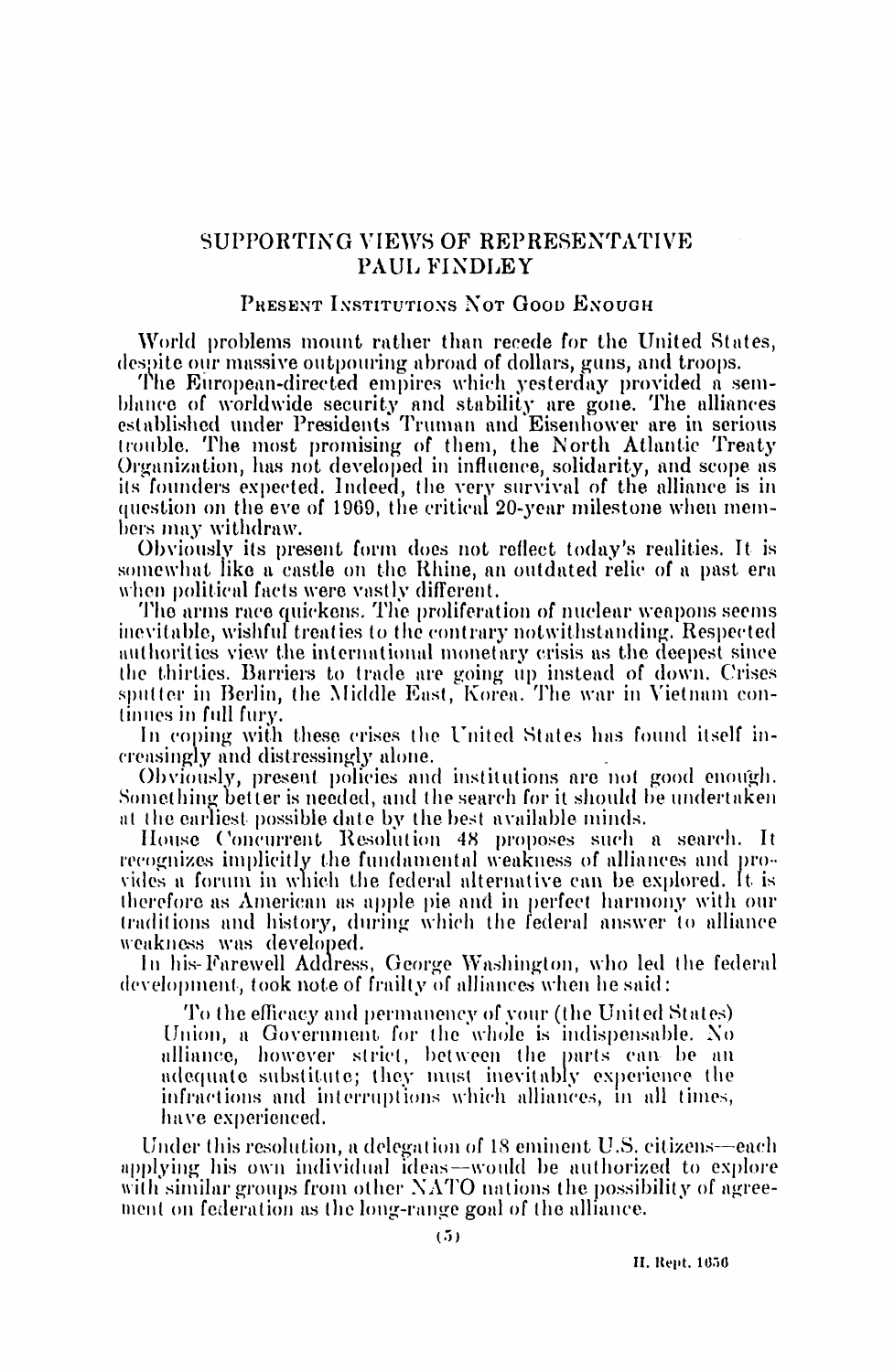Any recommendation the convention might produce would, of course, be subject to constitutional processes. Support of the resolution commits no one to anything beyond simply the exploration of federation as the alliance goal.

Agreement on this general goal could, however, serve a highly useful purpose, providing inspiration and direction as the nations of the Atlantic Community deal on a day-by-day basis with problems which often are divisive in their very nature. Agreement on goal could help us stay together over the rough spots that may lie ahead.

Support for the resolution is already impressive.

### ONE HUNDRED AND FOURTEEN HOUSE MEMBERS SUPPORT RESOLUTION

One hundred and fourteen House Members have either introduced or pledged support for the resolution (H. Con Res. 48, et al.).

This total figure breaks down as follows:

Democrats: 61 (41 introduced resolution, and 20 others pledged support.)

Republicans: 53 (41 introduced resolution, and 12 others pledged support).

The broad bipartisan character of support for this initiative is further demonstrated by endorsements by all men who are actively seeking the presidential nomination.

Printed below are statements of support by Vice President Hubert<br>H. Humphrey, Senator Eugene McCarthy, former Vice President Richard M. Nixon, and Gov. Nelson A. Rockefeller. Also included is a statement of support issued by Senator Robert F. Kennedy shortly before his death.

#### VICE PRESIDENT HUMPHREY

We stand now at the threshold of a new age—an age in which all of us along the Atlantic Basin  $* * *$  all of us who share a common heritage and common values will be able to work together, freely yet effectively, toward man's final liberation around the world. Let the course ahead be clear. We shall not achieve great goals with limited investments. We shall not achieve mighty purposes with petty actions. We shall not find our way guided by small dreams. While a Senator, I was among the sponsors, from 1949 on, of all the resolutions for an Atlantic Convention to explore with our NATO allies a federal union answer to the challenge of how to unite effectively and democratically the great moral and material strength of these free peoples. And so I heartily welcome the impressive support the pending resolutions to do this have gained.— $\Delta$ Iay 7, 1968.

## SENATOR M'CARTHY

Resolved by the Senate (the House of Representatives concurring) That (1) the Congress create an Atlantic Union delegation \*\*\* \* to organize and participate in a convention made up of similar delegations from such NATO allies as desire to join in this enterprise, to explore the possibility of agreement on- $(a)$  a declaration that the eventual goal of their States is to transform the Atlantic Alliance into a federal union, (b) a tentative timetable for the transition to this goal, and

H. Rept. 1656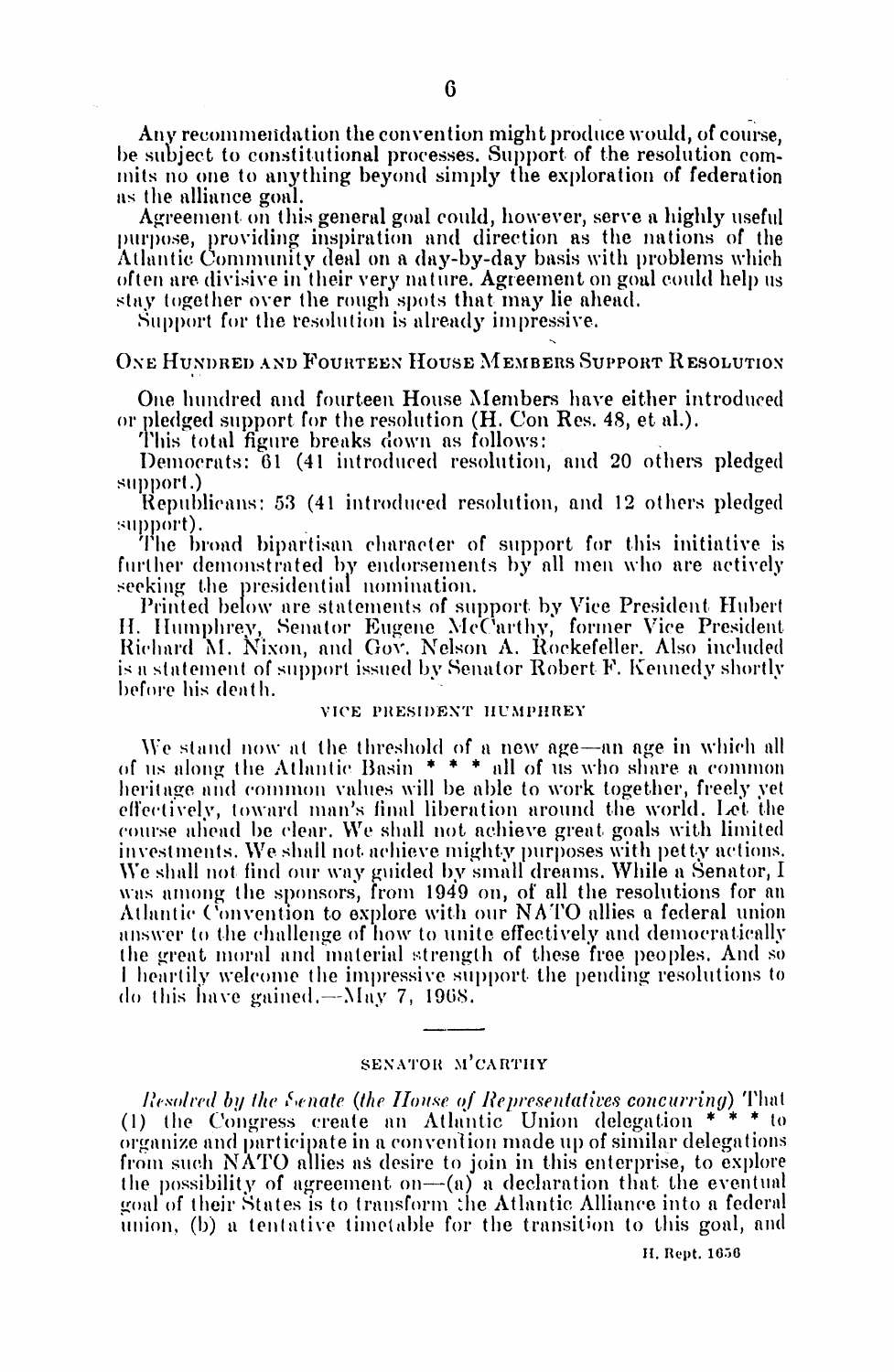(c) the creation of 'interim democratic institutions to hasten tile process of integration.  $***$  -From Senate Concurrent Resolution 13, introduced in the Senate March 1, 1967 by Senators McCarthy (Democrat, of Minnesota) and Carlson (Repuilican, of Kansas).

#### RICHARD M. NIXON

It is fitting that the United States, the world's first truly Federal Government, should be a main force behind the effort to find <sup>a</sup> basis for a broad federation of free Atlantic nations.  $* * * It$  would be foolish for us to ignore the fact that science and history are even now fatefully combining to accomplish the same goal. \* \* \* The Atlan tic Union Resolution (Representative Paul Findley's House Concurrent Resolution 232, similar to McCarthy's bill) is a forward-looking proposal which acknowledges tle depth and breadth of incredible change which is going on in the world around us. I urge its adoption. Statement, September 1, 1966, to House Foreign Affairs Committee.

### GOVERNOR ROCKEFELLER

Our generation is called on for a pioneering act of political creativity and economic construction-on an intercontinental scale.  $*$   $*$   $*$ The practical first step would be to form a federal political structure for the North atlantic area.  $* * *$  The time has come for us and our Atlantic allies to take the leadership by appointing a preparatory convention of delegates to work out answers.  $* * *$  November 20, 1964. I am wholeheartedly in favor of the purposes set forth in these resolutions  $* * * a$  practical first step toward forging a union of the free \* \* \* Enactment would be a historical milestone in the annuls of human freedom and world peace. $-M$ arch 2, 1966.

#### SENATOR KENNEDY

The fulfillment of which I then spoke (6 years ago) could well take the form of a federal union of the Atlantic nations. The Atlantic Union resolution affords us the opportunity to study this intriguing concept. I urge the proposal's adoption. We live in a world whose transformation is often swift and cataclysmic. \* \* \* Political federation often has its roots in economic reciprocity. Our own Constitutional Convention in 1787 sprang from <sup>a</sup> desire to banish obstacles to trade \* \* \* among the <sup>13</sup> \* \* \* Amlerican States. To fail to study his concept  $*$   $*$   $*$  would be to turn our back on the lessons of his- $\text{tory}$ ,  $-A$ pril 8, 1968.

Correspondence I have received shows the strong support of former President Eisenhower and Barry Goldwater, the Republican presidential candidate in 1964.

In a letter to me dated April 6, 1966, General Eisenhower said:

DEAR MR. FINDLEY: First, I strongly favor your undertaking; let there be no mistake about this. Second, I warmly II. Rept. 1656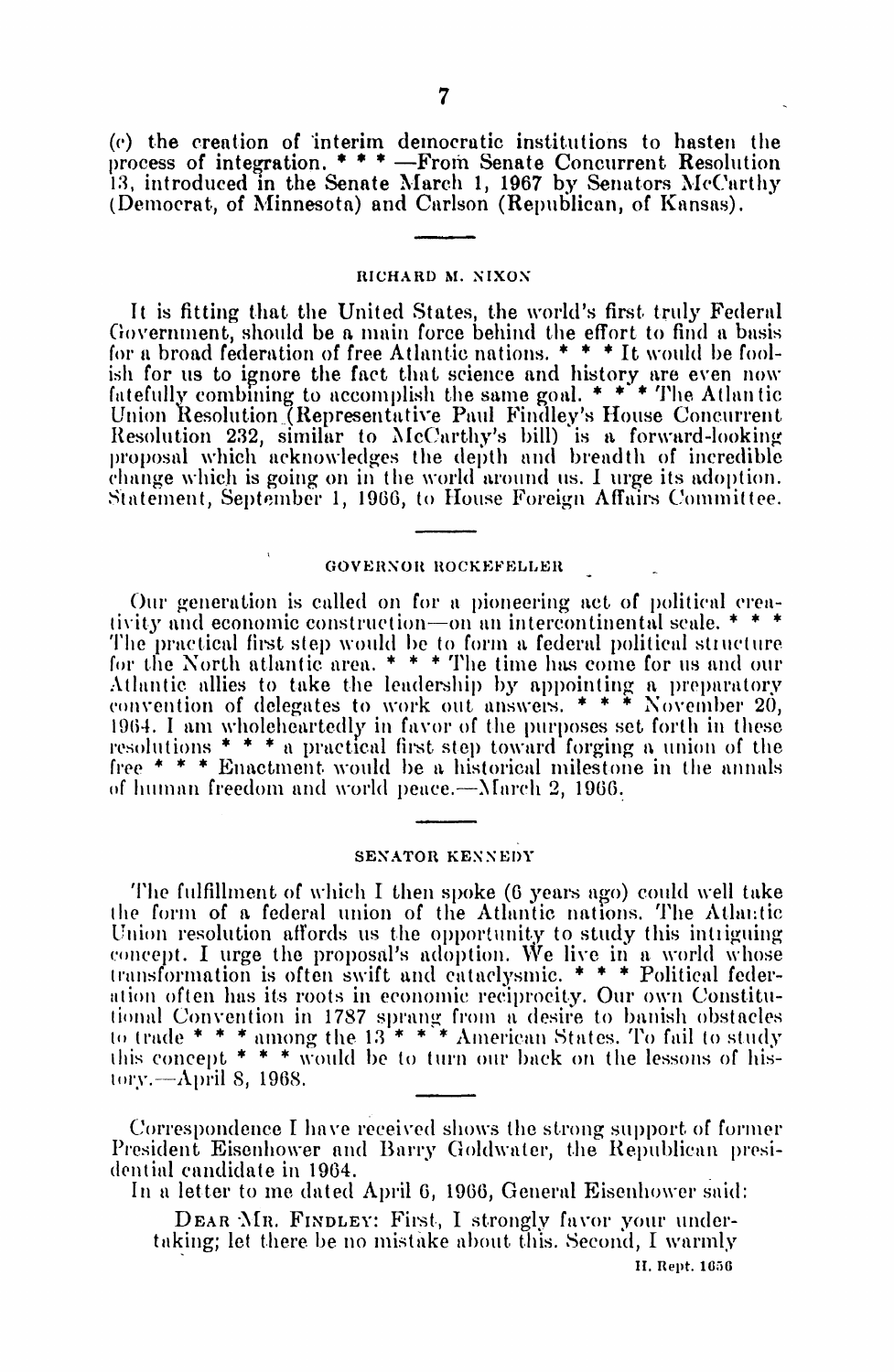appreciate the invitation to share the chairmanship of the delegation with former President Truman and would like very much to be able to do so. Third, my declination of the invitation is dicated therefore, not by a reluctance to become identified with this effort, not by a desire for leisure, not even, by a personal awareness of increasing years, but instead by considerations of health which have imposed upon me very explicit medical disciplines for some considerable time to come. In short I would prefer to respond favorably; and if

I wish your undertaking well and wish I could personally help to advance it as you have suggested.

Sincerely,

### DWIGHT D. EISENHOWER.

On February 11, 1966, former Senator Goldwater wrote to me as follows:

The resolution that you introduced relative to the establishment of an Atlantic Union delegation is a good idea, in my opinion. While I don't believe the North Atlantic unity is just around the corner, I do believe it is coming, in fact, I believe it will be a must before we can present a solid front to our Communist enemies. I have been very disturbed with the lack of attention given NATO by the President and by the unfortunate remarks made about that organization by high officials in the administration.

I wish you the very best of luck in your efforts.

### REPUBLICAN SPONSORS

Republican House Members who introduced an Atlantic Union delegation resolution during the 89th or 90th Congress:

Anderson, John B., Illinois. Broomfield, William, Michigan. Burton, Laurence, Utah. Burton, Laurence, Otan.<br>Button, Daniel E., New York.<br>Cederberg, Elford A., Michigan.<br>Clausen, Don H., California.<br>Conte, Silvio O., Massachusetts<br>Cramer, William C., Florida. Cunningham, Glenn, Nebraska<br>Derwinski, Edward J., Illinois. Esch, Marvin, Michigan.<br>Findley, Paul, Illinois.<br>Gubser, Charles, California. Gubser, Charles, California.<br>Halpern, Seymour, New York.<br>Horton, Frank, New York.<br>Keith, Hastings, Massachusetts.<br>Kupferman, Theo. R., New York.<br>Langen, Odin, Minnesota.<br>Lipscomb, Glenard P., California.<br>McDade, Joseph M.,

May, Catherine, Washington.<br>
Michel, Robert H., Illinois.<br>
Mores, F. Bradford, Massachusetts.<br>
Morton, Rogers C. B., Maryland.<br>
Quie, Albert H., Minnesota.<br>
Quillen, James H., Tennessee.<br>
Railsback, Tom, Illinois.<br>
Reid, O Remecke, Ed., Camorana.<br>Robison, Howard, New York.<br>Rumsfeld, Donald M., Hlinois.<br>Schneebeli, Herman T., Pennsylvania.<br>Scott, Wm. Lloyd, Virginia.<br>Stanton, Robert T., Vermont.<br>Stanton, J. Willinm Obio. Stanton, J. William, Ohio.<br>Stanton, J. William, Ohio.<br>Steiger, W. A., Wisconsin.<br>Teague, Charles M., California.<br>Wyatt, Wendell, Oregon.<br>Wydler, John W., New York.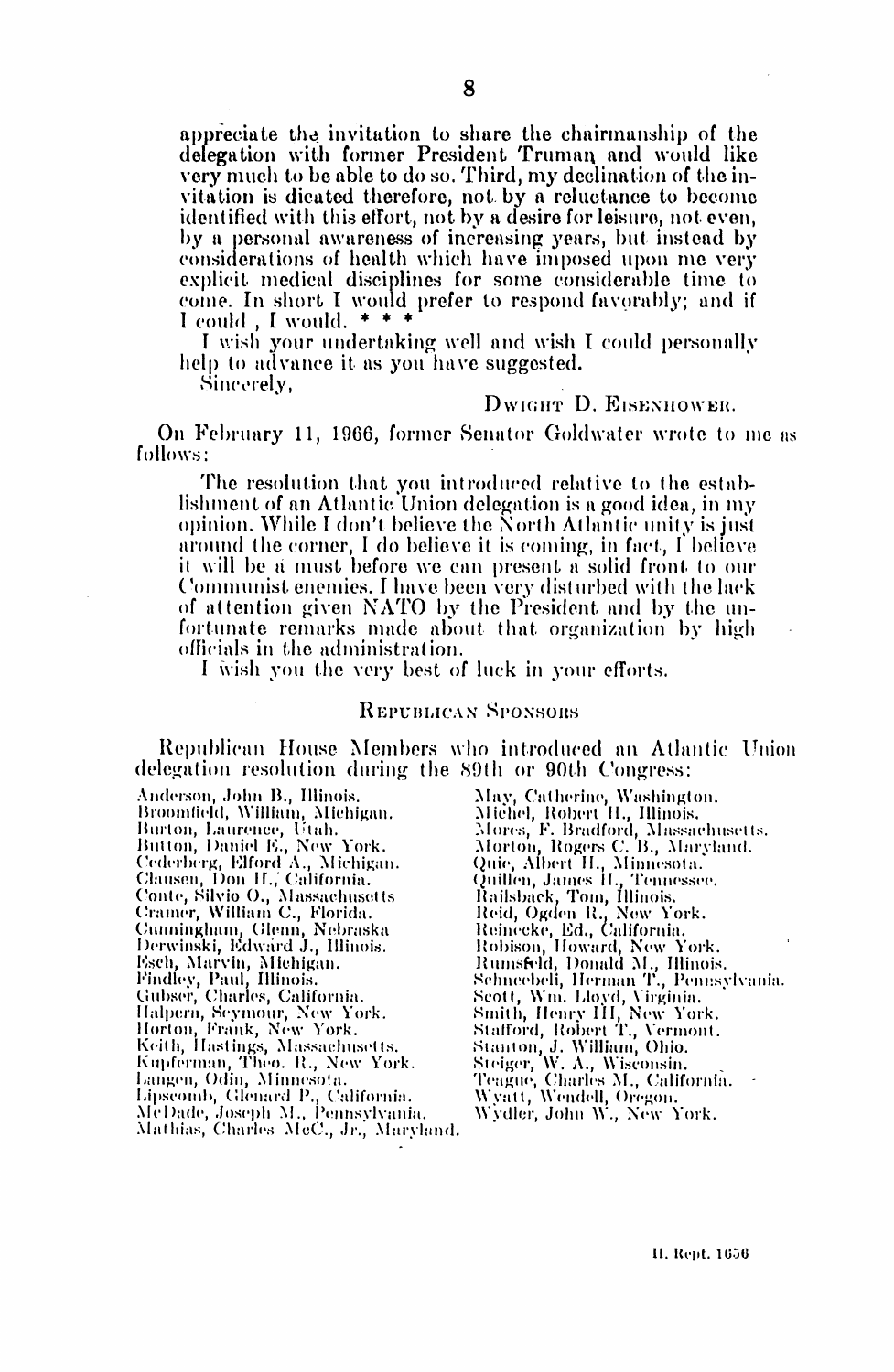### **DEMOCRATIC SPONSORS**

### Democratic House Members who introduced the Atlantic Union delegation resolution in either the 89th or 90th Congress:

Ashley, Thomas L., Ohio.<br>Boland, Edward P., Massachusetts.<br>Brown, George E., Jr., California.<br>Carey, Hugh L., New York.<br>Casey, Bob, Texas.<br>Corman, James C., California.<br>Daddario, Emilio, Connecticut.<br>Diggs, Chas. C., Michi Farbstein, Leonard, New York.<br>Fraser, Donald M., Minnesota.<br>Fulton, Richard H., Tennessee.<br>Gilbert, Jacob H., New York.<br>Gonzalez, Henry B., Texas.<br>Hechler, Ken, West Virginia.<br>Helstoski, Henry, New Jersey.<br>Holifield, Chet,

McCarthy, Richard D., New York.<br>MacDonald, Torbert H., Massachusetts<br>Matsumaga, Spark M., Hawaii.<br>Moorhead, William S., Pennsylvania. Moss, John E., California.<br>Multer, Abraham J., New York.<br>O'Hara, Barratt, Illinois.<br>O'Hara, James, Michigan.<br>Price, Melvin, Illinois.<br>Purcell, Graham, Texas.<br>Rees, Thomas M., California.<br>Resnick, Joseph Y., New York.<br>Rosni Moss, John E., California. Zablocki, Clement J., Wisconsin.

#### OTHERS PLEDGE SUPPORT

Other House Members who have pledged their support to the Atlantic Union delegation resolution by communication to chief sponsors of the resolution:

#### **Republicans**

Bates, William, Massachusetts.<br>Fino, Paul, New York. Gurney, Edward J., Florida.<br>Mailliard, William S., California. Reifel, Ben, South Dakota.<br>Smith, H. Allen, California.

#### **Democrats**

Cabell, Earl, Texas.<br>Barrett, William A., Pennsylvania.<br>Fallon, George, Maryland.<br>Friedel, Samuel N., Maryland.<br>Hamilton, Lee H., Indiana.<br>Hanna, Richard T., California.<br>Johnson, Harold T., California.<br>King Oll R. Californ 'King, Cecil R., California. Machen, Hervey G., Maryland.<br>Machen, Hervey G., Maryland.<br>Morris, Thomas G., New Mexico.<br>Wilson, Charles H., California.

In addition, 15 other House Members recently signed statements of support in response to a survey conducted by Freedom and Union  $magazine$ , Washington, D.C.

They are:

Democrats: Brock Adams, Washington; Richard Bolling, Missouri; Bohoviaco, Block Adams, Washington, Itlehard Bohing, Bissouri,<br>Harold D. Donohue, Massachusetts; Thomas S. Foley, Washington;<br>Cornelius E. Gallagher, New Jersey; Peter N. Kyros, Maine; Richard<br>L. Ottinger, New York; Henry Waldie, California.

Republicans: Robert V. Denney, Nebraska; Donald E. Lukens, Ohio; Alexander Pirnie, New York; Charles W. Sandman, Jr., New Jersey; Vernon W. Thomson, Wisconsin; and Bob Wilson, California. PAUL FINDLEY.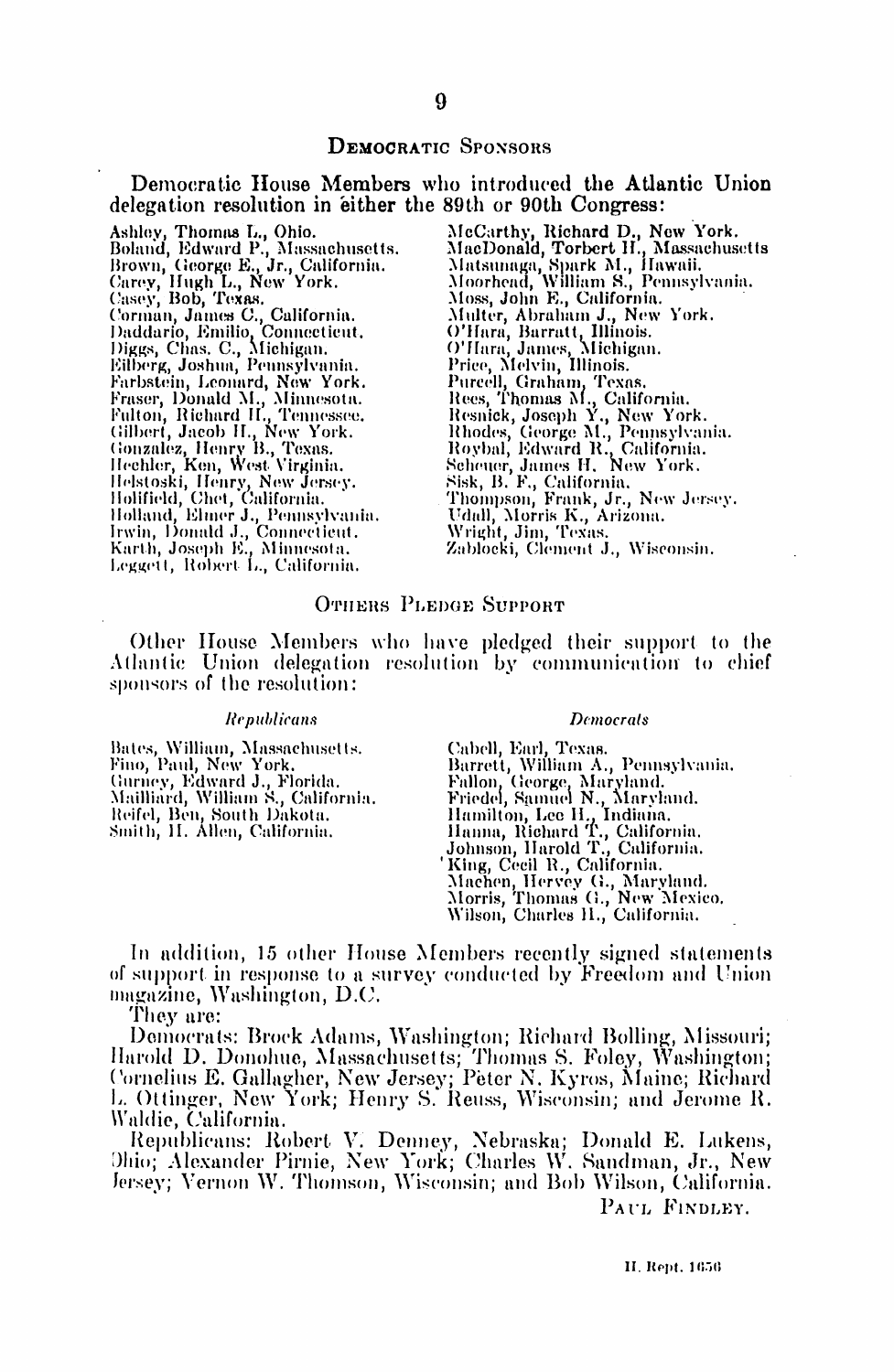## DISSENTING VIEWS

We believe in the pursuit of a close and effective relationship with Western Europe. Nevertheless, we take sharp issue with the notion that the passage of House Concurrent Resolution 48 will in any way advance us toward the goal of a harmonious North Atlantic community.

In our view, both the form and the timing of this legislative initiative are most unfortunate. We have grave reservations about both.

In form, the resolution lends itself to varied interpretations. While its ostensible purpose is to establish <sup>a</sup> citizens' commission which would organize <sup>a</sup> convention for the purpose of exploring ways and means of achieving closer relationships within the North Atlantic community, the wording of the resolution appears to commit the countries involved to the goal of a federal union. Further, section 2, which refers to action in accordance with U.S. constitutional procedures, gives great weight to the convention's recommendations long before these have been arrived at.

Moreover, the timing of this proposal is inauspicious.

Barely <sup>2</sup> years have passed since NATO, the bulwark of the North Atlantic alliance, experienced the shock of President de Gaulle's decision to withdraw France from the military structure of that organization. That decision transcended military considerations and raised a host of issues which go to the heart of the relationship between the United States and Europe.

In essence, General de Gualle served notice that the era of American predominance in Europe was coming to an end; that military power and necessity could not longer dictate political policies; and that a new structure of relationships would have to evolve both within the continent and within the larger North Atlantic area.

The countries of Western Europe, the United States, and Canada are presently in the process of adapting the Atlantic partnership to the realities of today and the requirements of tomorrow.

During the past 18 months, a variety of undertakings aimed at that goal have been initiated in such organizations as the Economic and Development; the European Economic Communities, the General Agreement on Tariffs and Trade, and in NATO itself.

Many of these initiatives involve new forms of cultural, economic, military, or political cooperation with Europe. They must have time to be tested, to mature and to bear fruit.

In view of these developments, and for other cogent reasons, we believe the Atlantic Convention proposal should not be revived. 'I'he United States may be well advised to start playing <sup>a</sup> less active role in reshaping the Atlantic partnership.

Political attitudes in Europe and in the United States support this conclusion. This is particularly so in view of the tumultuous events of the last, few months in France.

In the 6 years since the first Atlantic Convention, virtually no progress has been made to carry out its resounding recommendations.

And in the U.S. Congress, suggestions that another Atlantic Convention be convened have declined sharply. During the last Congress, 85 resolutions introduced in the House of Representatives proposed that course; in this Congress, there are only 20.

II. Rept. 1056